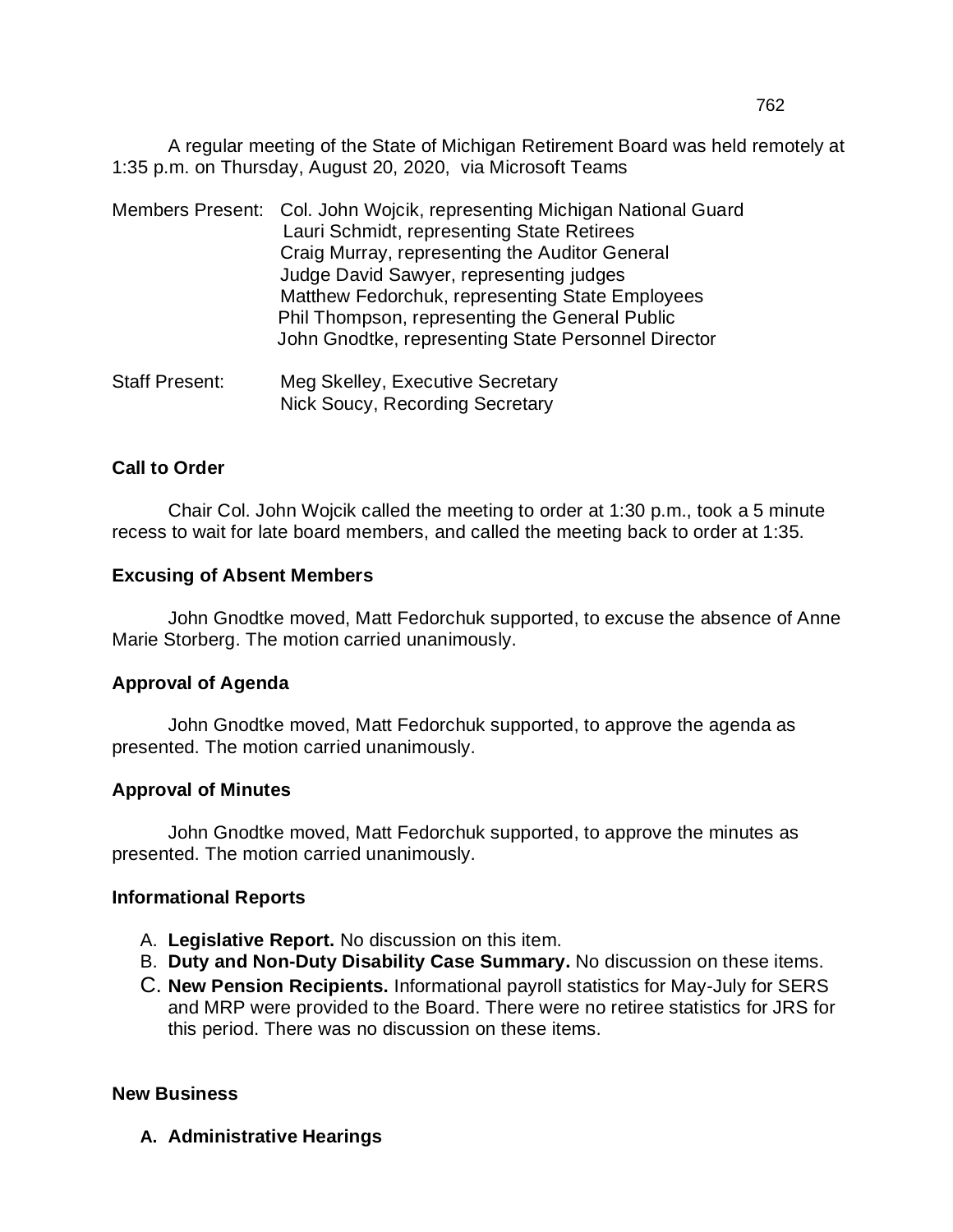### Proposal for Decision – Docket No. 19-006237-ORS

The Board considered the case materials. John Gnodke moved, Judge David Sawyer supported, that the Board move to adopt as its own the recommendations of the Presiding Officer in the March 2, 2020 PFD, including the proposed Findings of Fact and Conclusions of Law, and deny Petitioner's application for duty and/or non-duty disability retirement. The motion carried unanimously.

### Proposal for Decision – Docket No. 19-008858-ORS

The Board considered the case materials. John Gnodtke moved, Judge David Sawyer supported, that the Board adopt as its own the recommendations of the Presiding Officer in the April 29, 2020 PFD, including the proposed Findings of Fact and Conclusions of Law, and deny Petitioner's application for duty and/or non-duty disability retirement. The motion carried unanimously.

### Proposal for Decision – Docket No. 19-011551-ORS

The Board considered the case materials. Phil Thompson moved and John Gnodtke supported that the Board adopt as its own the recommendation of the Presiding Officer in the March 6, 2020, PFD, and deny the Petitioner's application for non-duty disability retirement. The motion carried unanimously.

### Proposal for Decision – Docket No. 19-011724-ORS

The Board considered the case materials. John Gnodtke moved and Matt Fedorchuk supported that the Board adopt as its own the recommendation of the Presiding Officer in the April 15, 2020, PFD, and deny the Petitioner's application for duty and/or non-duty disability retirement. The motion carried unanimously.

## **Legislative Report**

A report was provided for the Board's information.

### **Executive Secretary Comments**

The Executive Secretary thanked everyone for being flexible with meeting remotely.

### **Board Comments**

The Chair congratulated Matt Fedorchuk, thanking him for his service on the board.

### **Public Comments**

Mary Pollack congratulated Matt Fedorchuk on his retirement.